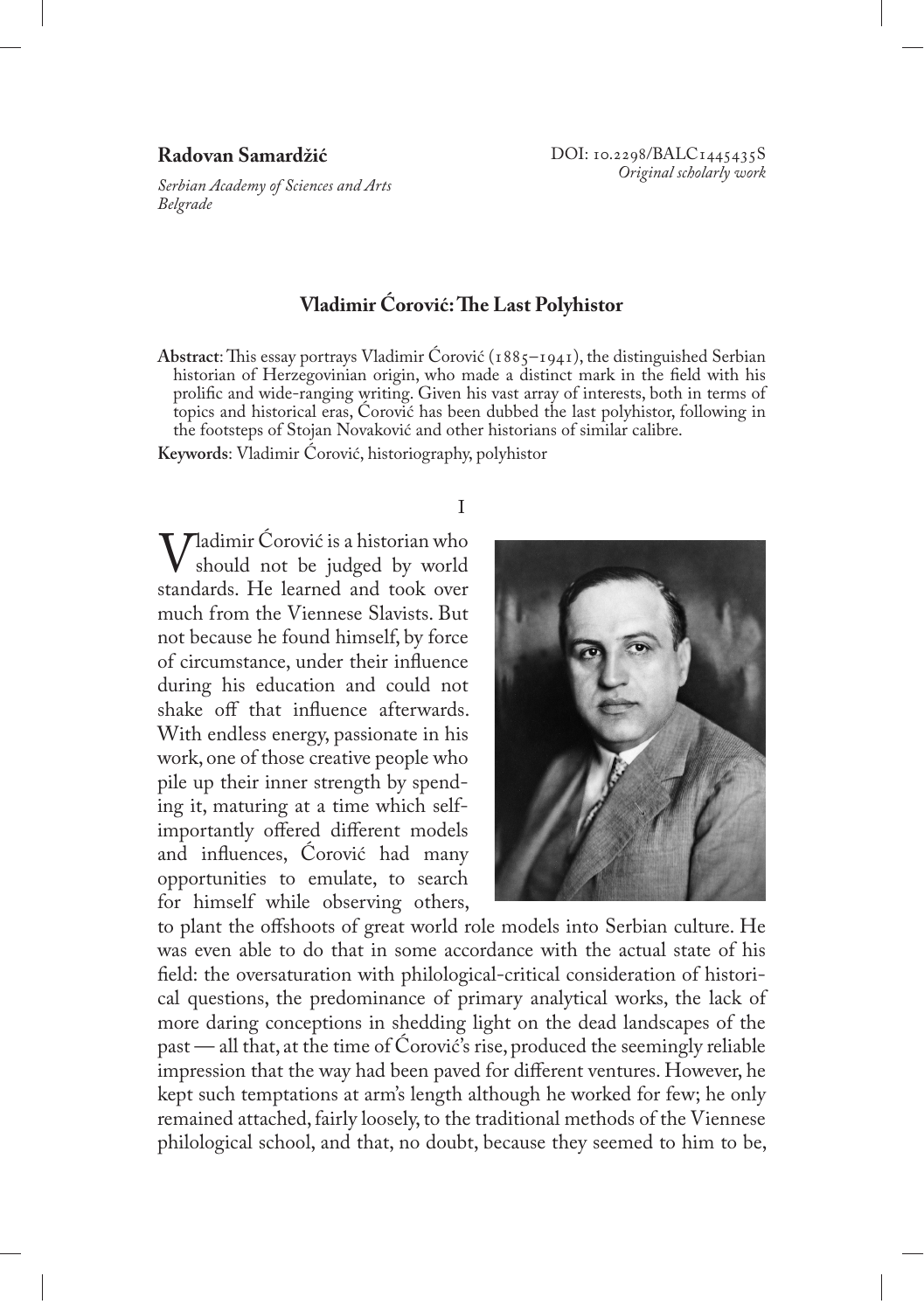for much of the work he was doing, the least intrusive, sufficiently varied, most suitable, briefly such as to determine to a great extent the result of the work at hand.

#### II

The number of undertakings Ćorović accomplished is all but countless; the areas of study in which he tried himself ranged from prehistoric to the most recent times, from medieval and traditional to modern literature, from philology to popular political writing; he published editions of old writers, archival material and anonymous literary heritage; he wrote historical studies based on thorough analysis, exhaustive monographs, broad syntheses, and patriotic books and articles intended for the broadest readership; he was a museum curator, national revolutionary, Austrian prisoner, university professor, Academy member, journal editor; he was engaged in every major scholarly and literary undertaking; he wrote all the time, several hours a day, and sometimes read out proofs of his latest work to his students instead of teaching. When he was unfortunately killed in 1941 he was still in his prime, closer to the middle than the end of his fruitful career; moreover, he left behind so many manuscripts, some already prepared for print, that, for some other scholar, these alone would make a decent lifetime contribution to historiography.

Corović belonged to the generation of Serb scientists, writers, artists, politicians and merchants of Herzegovinian origin who assumed, in the late nineteenth and early twentieth century, a very prominent and quite distinctive place in their nation. They were noted for their level-headedness, honesty, moderate realism, sound and perceptive reasoning and various creative abilities; it seems, however, that their sense of defining themselves and their work in accordance not only with their people's needs but also with their own abilities has not been stressed enough. If intellectuals with useless smartness can often be seen amongst the Serbs, if they expire too soon, waste too much and grow old too fast, if their scientific or literary oeuvre can be subsumed under the category of misconceived utilitarianism which serves ephemeral petty causes, the Herzegovina-bred authors can seldom be described as such: they are peculiarly marked by the virtues typical of Herzegovinian merchants for ages — they keep the best stock, they are more concerned about their good reputation than about their wealth, they do well because they know themselves and their market, they consider their profession commendable from the national point of view, they are good heads of the household, and not misers, they always see men of learning as a social stratum above themselves. This rationality without rationalist pettiness, this pragmatism without pragmatic slavery to everyday needs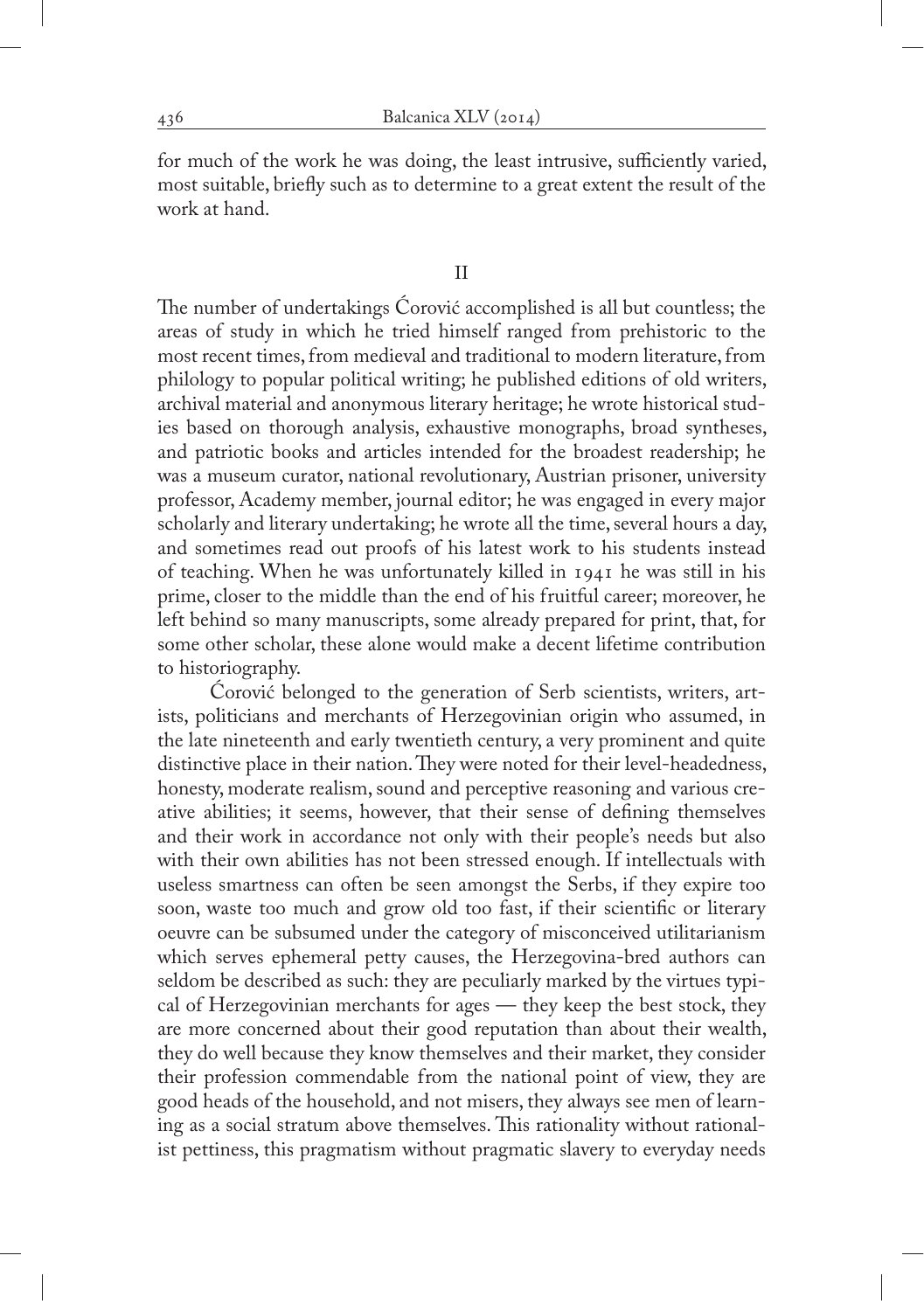of others, this broadness in defining and playing one's own role, dignity in self-effacement, composure in endeavour, this way of finding beauty in self-sacrifice, in work, in perfecting oneself — all this was a basis for authentic and harmonious creation and for expressing one's own individuality. So every individual in this ever-renewing group of great Herzegovinians, from Sava Vladislavić to Jovan Dučić, made it in his own, and very distinct, way, as if shaped in a vacuum, while remaining quite similar to one another. Among them, Ćorović was a bearer of energy, of indestructible creativity, a man of balanced mind and disciplined thought, steady in his tremendous ambitions; and he judged himself quite accurately: that he can and should work in as many fields of historiography, philology and literary history as possible because all of the job is sorely needed by Serbian scholarship and he is able to do it in his own manner. That is why he remained completely poised, completely focused, void of all vanity, true to himself and the work he intended to accomplish even in choosing the method of accomplishing it. The absence of any risk-taking in his approach to primary sources and historical conceptions should not be attributed to a lack of knowledge, narrow-mindedness or ill-preparedness to try something different: his main concern was the extent and primary criticality of the work done because he believed that the only indispensable thing to do — and that he was the most suitable to do it — was to restore, broaden and strengthen once again the foundations of Serbian historiography which had not yet had enough effort of true masters of the trade built in them.

# III

Ćorović became a polyhistor owing, among other things, to the bases laid by Serbian historiography before him. The polyhistor had been a phenomenon of long standing, recurring at steady intervals; and it gave the best results on the occasion of its recurrence associated with Stojan Novaković. The writers of Serbian history and antiquarians who arose in the age of Baroque and erudition were each daring enough to take another look at that history in its entirety and to fit it, each in his own way, in the framework of the common past of all South Slav or Balkan nations. It had been so from the time of Mauro Orbini and Jaketa Lukarević to Pavle Riter Vitezović and Count Djordje Branković and it saw a renewal during the eighteenth century in those Serbian historiographical writings which largely stemmed from the genres of hagiography, genealogy and annals of the older Serbian historical literature. In the age of the Enlightenment and rationalism, Jovan Rajić emerged as a polyhistor with his broad historical perspective, his treatment of the entirety of Serbian history and his fitting it in the framework of a history composed of the histories of the other South Slav peoples; but he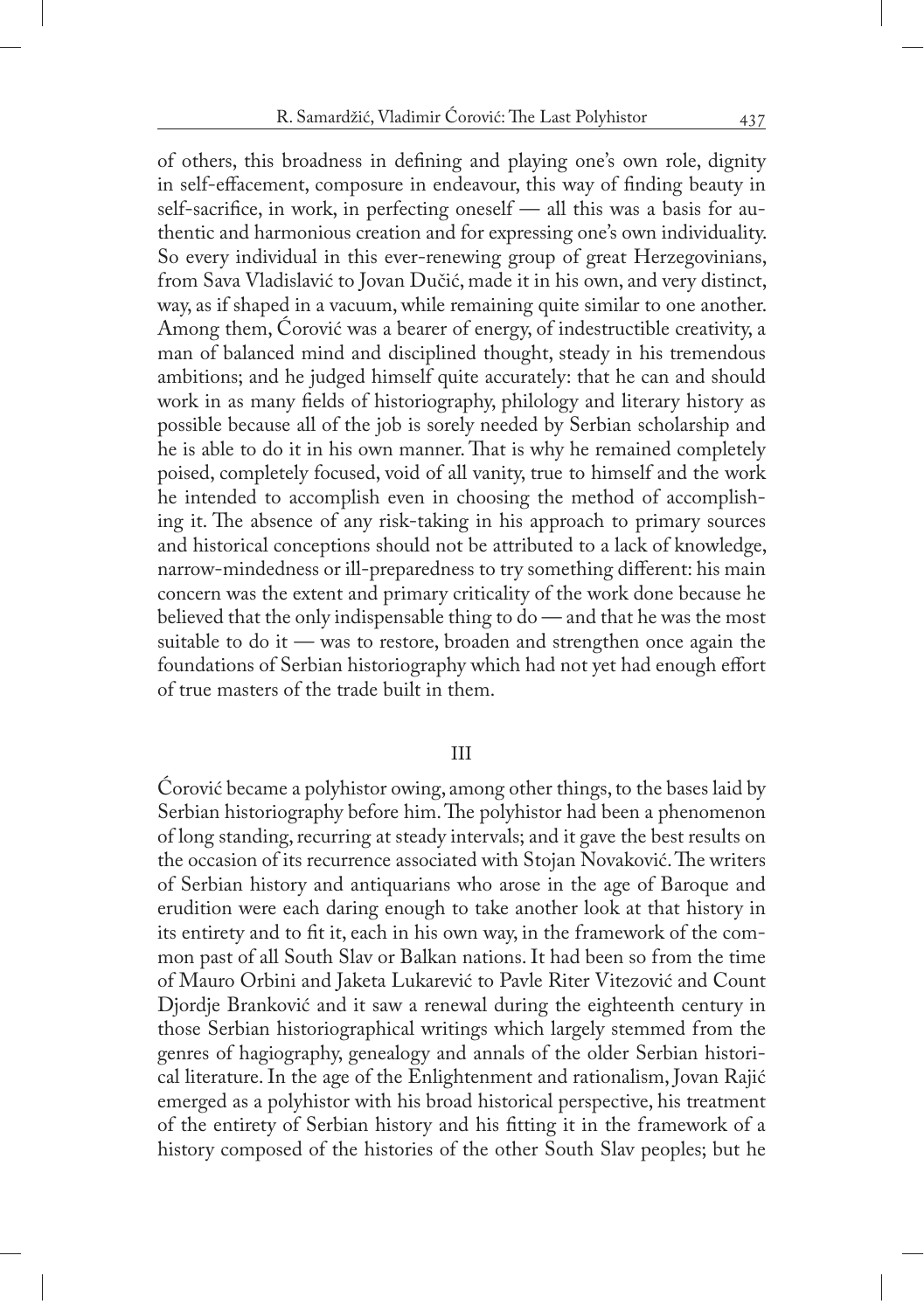was even more of a polyhistor for his varied use of sources, for the number of questions he raised and his efforts to provide answers, and for his search for methods which would vary rather than stick to a single pattern. Vuk Karadžić can be considered a polyhistor for the mere fact that he sought to write a history of the Serbs on a philological basis not just in his critical approach to sources but also in his conceptions of historical development; which then compelled him to review Serbian history in its entirety and cover as fully as possible the internal workings of the life of the people. If those synthetists of Serbian history who, like Dimitrije Davidović, Jovan Hadžić, Danilo Medaković or Alimpije Vasiljević, did not have proper historical education or genuine scholarly interest cannot be regarded as polyhistors, still less can the participants of the decisive clash between pseudo-romanticists and realists in Serbian historiography, Panta Srećković and Ilarion Ruvarac, who can practically be seen as the obverse and reverse of the same phenomenon insofar as both tended to be too preoccupied with details of medieval history. A renewal of polyhistoric ambitions was heralded by Čedomilj Mijatović in a talented, imaginative and occasionally brilliant manner, but he lacked the patience and critical approach to sources to sort out and wrap up his work. Prior to Ćorović, such a renewal was carried out best, in a reliable and trustworthy manner, by Stojan Novaković. With his vast work, he became a polyhistor not just because he was engaged in historical philology studies, because he studied and published a great deal of sources, dealt with many aspects of literary history, worked on Serbian history from Slav settlement in the Balkans to his own times. Novaković was a polyhistor above all because in every of his various fields of interest he relied on a method which was appropriate for the subject under study.

Not many saw Stojan Novaković as an inspiring example. Some claimed to be followers of Ruvarac, remaining within the narrow confines of analytical solving of medieval chronological or genealogical puzzles; others departed from Ruvarac, deeming that archival material offered the only possibility for historiographical work. To many, Novaković's work seemed to be the closing stage of an epoch in which it was still possible to be a polihystor and which was bound to give way to an era of improved and more complex work in narrower fields. Contrary to the majority, Ćorović mustered the strength and courage to follow Novaković's suite and make the same effort.

There is a link between these two fearless explorers and immeasurably prolific writers of Serbian history, a link that stems from the similar attitude they had towards that history: over time, they looked into the history of their nation in such detail and learnt about it so profoundly that their earnest interest must have pulled them in various directions, into different fields, into topics which, every time, required different source materials and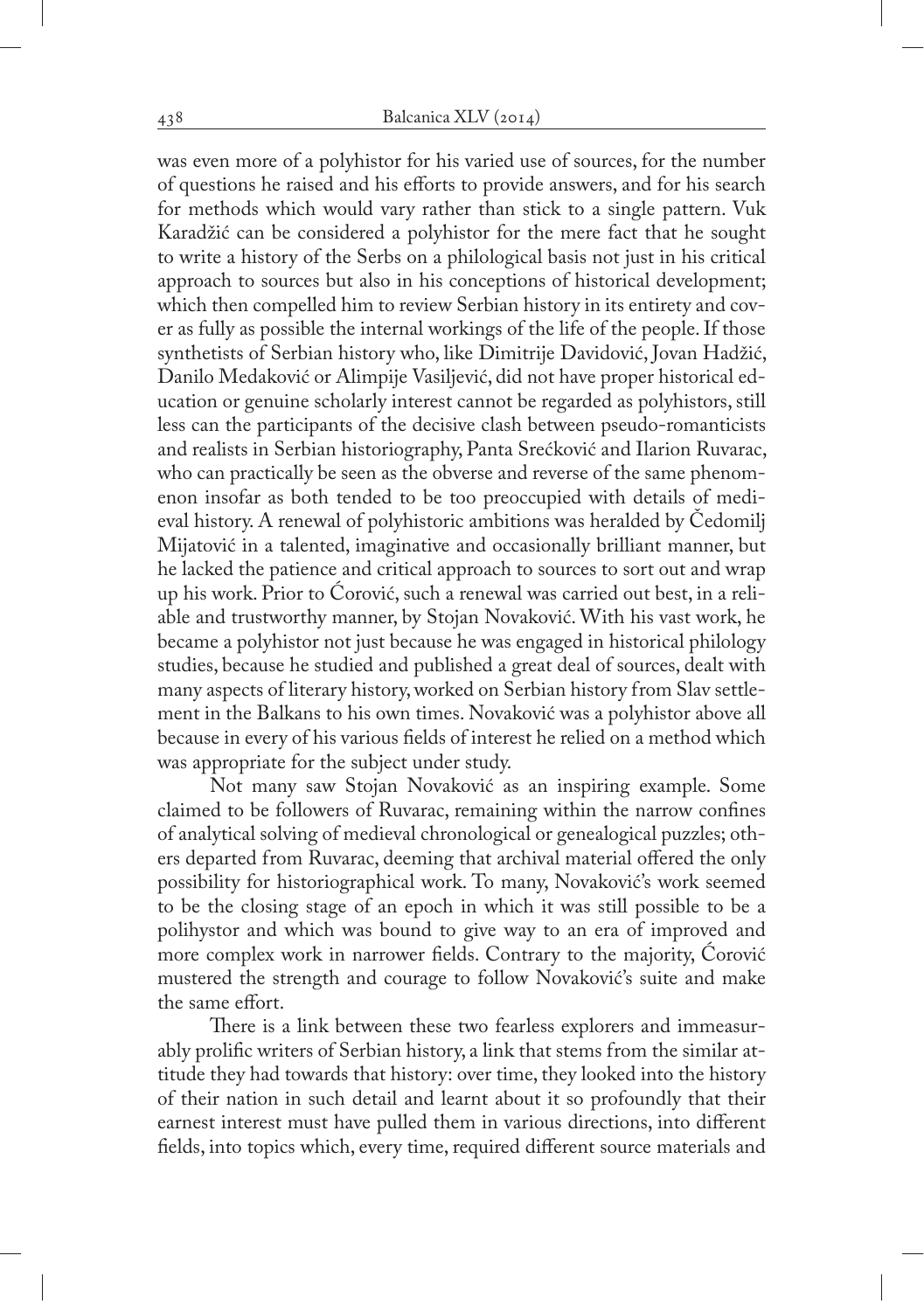different methods. And that nicely corresponded with their understanding of the profession of the historian — it is not just a professional obligation, a mere fulfilment of duty, it is a total creative endeavour with which one identifies completely and makes it one's lifelong pursuit.

# IV

As a polyhistor, Vladimir Ćorović looked up to Novaković because of his attitude towards contemporary Serbian historiography and his understanding of the role he should play in it. But, once again much like Novaković, what also lay at the core of this attitude of his was the nature of his education, his scholarly preparedness, his actual ability for research, the breadth of his knowledge which constantly prodded him to move in different directions and, finally, his unusual interest in the entirety of the Serbian past. In keeping with the well-established tradition of his predecessors, he studied in Vienna, with Vatroslav Jagić, Konstantin Jireček and Milan Rešetar, in the seminar where, in the early twentieth century, Slavic philology was perhaps best studied and taught, and with historians whose historiographical method was still, at least partly, attached to the historical-philological school. Besides, Ćorović found himself in a Vienna where one could avail oneself of a hundred years of philological study of South Slav antiquities, from Jernej Kopitar to Jagić; most of the important monuments had already been discovered, examined and published, and the method of approaching these monuments had been developed, tested and established from one undertaking to another, and so had the realistic and scholarly expectations from such undertakings. At the same time, what Ćorović was able to witness in Vienna was an increasingly open revolt of historians against the tutelage of philologists (who had informed their method for too long) and their quest for their own way in approaching new archival material, in writing new works increasingly based on such material and in temporarily narrowing the historical method even to the point of avoiding any conception, in order to isolate and deaden its philological core.

Without a shred of impatience, intolerance or bias in assessing this situation, Ćorović chose the profession and calling of a historian, but he did not neglect his philological education and he made a very good use of his knowledge in that field. As if he had another personality inside himself, he conducted, along with historiographical work, philological and literaryhistorical enquiries, occasionally dwelling on medieval Serbian hagiographies, on the traditional and written heritage of the Ottoman period and on a number of more recent phenomena, from eighteenth-century Serbian urban lyrical poetry and Lukijan Mušicki to his own contemporaries. A crucial role in his decision to become primarily historian was inevitably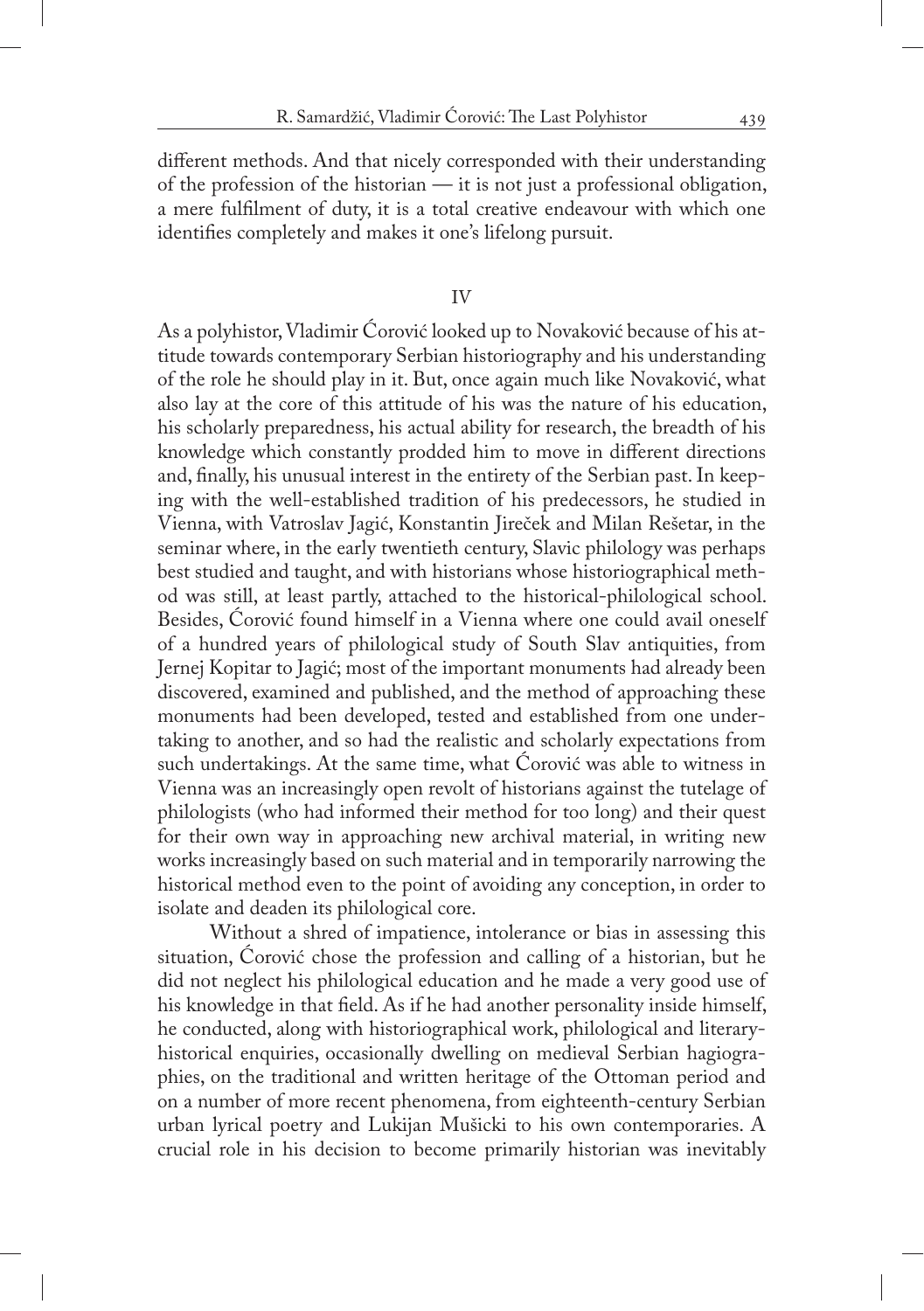played by his reliable and rational recognition of his own inclinations, his creative temperament which required a boundless field of work and his perception of what the pressing need of the culture and national situation of the Serbs was. Thus Ćorović the historian was not too susceptible to philological influences. If the object of study required it, he would embark on a philological critique of sources; other times he would conduct archival research, comprehensive and hasty so as to cover and master the material from different periods, from the thirteenth to twentieth century.

The road that Ćorović travelled was not much different or divergent from the one travelled by many of his contemporaries, particularly those from Herzegovina. And yet, he was exceptional in many respects. Although formed as a scholar, he did not go through life jealously protecting his time working time and his work from external influences: he was not afraid to interact with wider intellectual circles, to join movements, to live though his people's drama, to take on new responsibilities, to open his mind to unexpected discoveries — and to translate all that, very quickly, into his work, his scholarly profession, his new writings belonging to new areas of interest.

While serving, before the First World War, at the National Museum (*Zemaljski muzej*) in Sarajevo he once again came closer to his native land and remained forever engrossed with all that testified about its past and up to the most recent forms of his people's life and struggle. His book *Historija Bosne* [History of Bosnia] published shortly before his death was written exhaustively and with the obvious intention to include all that was known and remembered, in whatever form, about that land in medieval times. Although this work followed after a series of his studies about medieval Bosnian history (e.g. on Ban Kulin in 1921; on King Tvrtko Kotromanić in 1925), it was nonetheless supposed to be just an antechamber of Ćorović's building which was going to be built from the dreary ruins of his native land's past. His noted studies on Luka Vukalović (1923), on Mostar and its Serbian Orthodox Christian community (1933) or on relations between Dubrovnik and its neighbours in the early eighteenth century (1941) seem to have been but preparatory work for the erection of that building. A participant in the revolutionary movement of the Yugoslav youth in the years preceding 1914, Ćorović joined, straight from Austrian prison, the editorial board of the *Književni Jug* [Literary South], a journal published in Zagreb which, by 1917, had considered the demise of Austria-Hungary and the formation of Yugoslavia a foregone conclusion. True to himself, however, he could not be so naive as to see in the Habsburg Monarchy's becoming a fact of the past the demise of the fragmented and multiplied proponents of its idea. Nothing of Austria-Hungary, Ćorović argued, should be forgotten. His *Crna Knjiga* [Black Book], purposely put together as a collection of documents of various provenances, memoirs and questionnaires in particu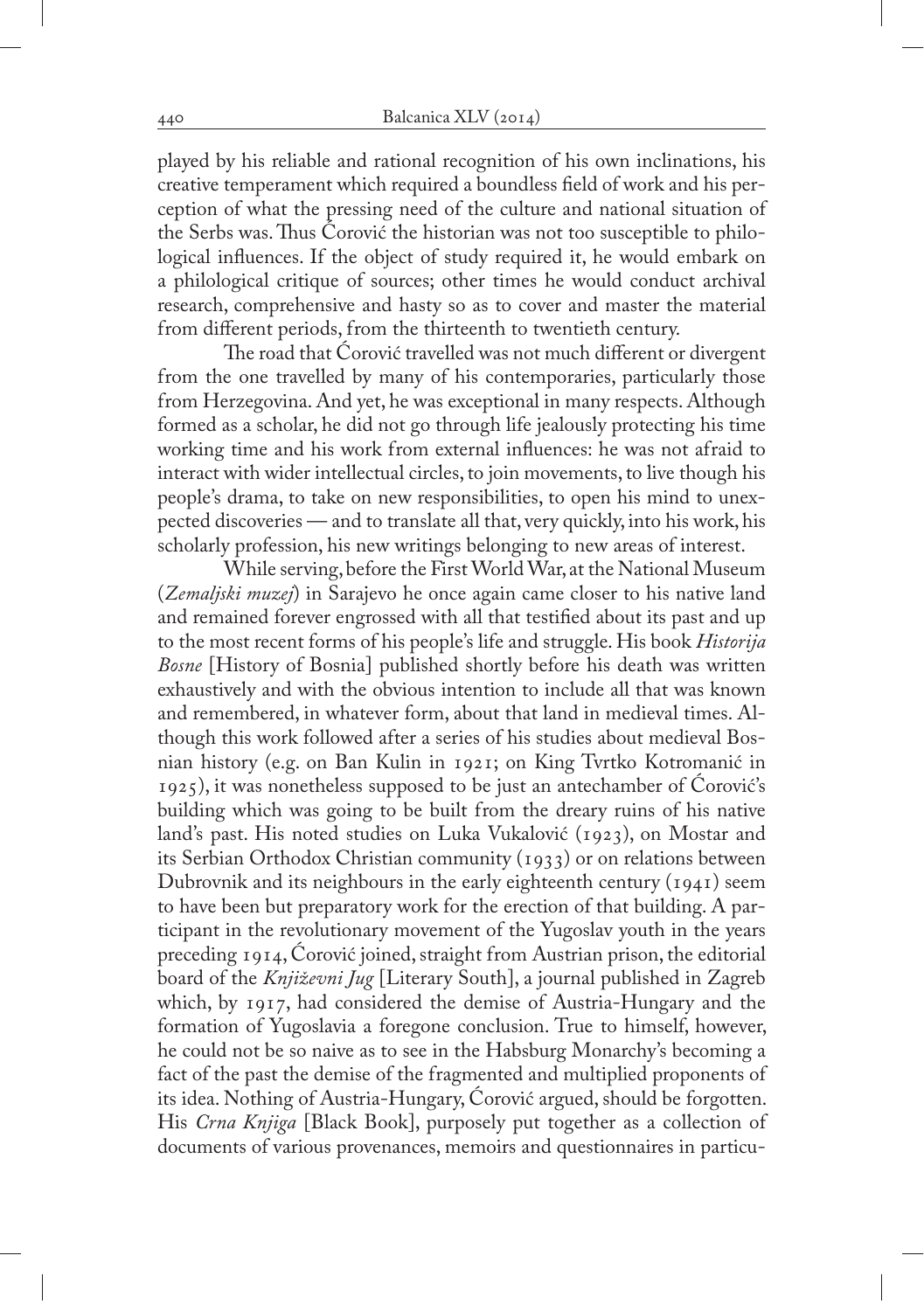lar, brought forth the trials and tribulations of the Serbian people in Bosnia and Herzegovina during the war when the Monarchy, hungry for vengeance, said its last word in the form of malevolent abuse carried out through local authorities. Years of sustained work resulted in his comprehensive, and perhaps most important, study *Odnosi izmedju Srbije i Austro-Ugarske u XX veku* [Relations between Serbia and Austria-Hungary in the Twentieth Century, 1936]. This towering work, which piled up stacks of documentary material in order to clarify, as profoundly as possible, the events followed almost day by day, challenged all conceptions — be they of German origin or coming from the Habsburg legacy, suspiciously benevolent Britons (Seaton-Watson), the Vatican or the remaining Austrian-type Social Democrats — which still praised the Habsburg tutelage over South-East Europe or signalled the aspiration to re-establish similar tutelage through the involvement of new factors. The purpose of this book of Ćorović was not only the stereotypical one: to defend the thesis about the inevitability of the clash between an obsolete aggressive empire and the national aspirations of Balkan peoples and thus to defend Serbia from the allegations that she had caused the war. Its purpose was also to expose a historical legacy which, found in its final formative stage, remained productive of unhealthy offshoots. Having become, through his own evolution, a proponent of the idea of Yugoslav unity which, according to him, was not the result of an agreement but rather of a long-term historical process, Ćorović shaped his voluminous *Istorija Jugoslavije* [History of Yugoslavia, 1933] in accordance with that idea, and the strength of the method in this book primarily depended on the strength of his Yugoslav conceptions. In writing it, Ćorović relied on all that had carried some weight in previous Yugoslav historiography; he did his own research for some sections; his is also the structure of narrative since he had no predecessor to look up to. Except for the last part, the book is well thought out and organized, written in a style that remains within the boundaries of scholarship while being as adjusted as possible to the capacities of a less informed reader. In fact, it was the only complete history of Yugoslavia that far exceeded the requirements of a textbook.

V

Today's historians tend to criticise Ćorović, apart from for what falls outside his scholarly endeavour, for not having been careful and accurate enough in his criticism of sources and facts due to his work overload and constant haste. If we carefully consider these objections, Ćorović seems to have made several breaches of method perhaps for the simple reason that he did more than others: on average, the mistakes made by those who pour scorn on Ćorović are not fewer than his. More serious are the objections concern